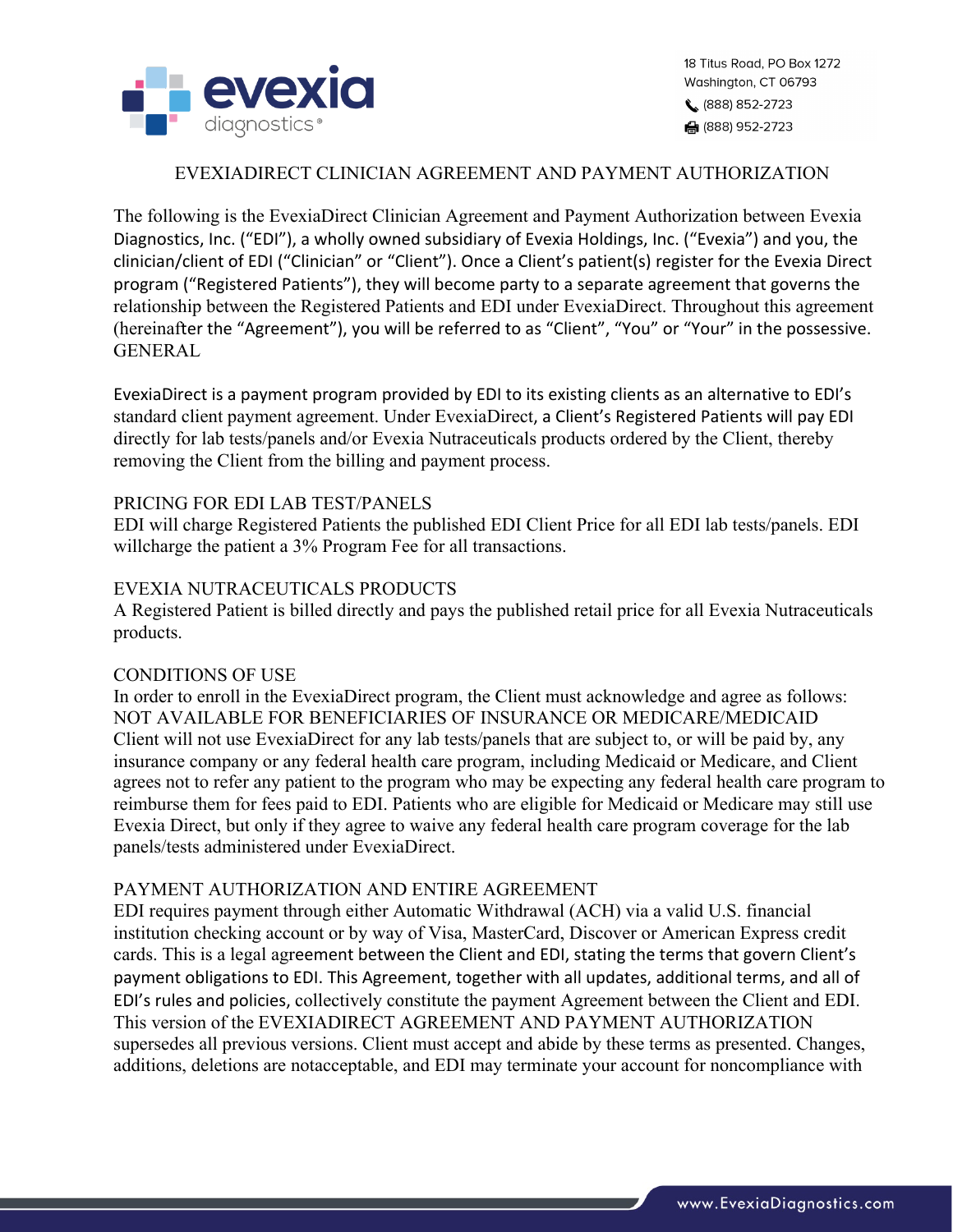

18 Titus Road, PO Box 1272 Washington, CT 06793 (888) 852-2723 ਿਗ (888) 952-2723

any part of this Agreement. This Agreement must be signed in order for the Client to enroll in EvexiaDirect.

## COMPLIANCE WITH STATE AND LOCAL LAW

Client is solely responsible to ensure that the EvexiaDirect program is in full compliance with all applicable state and local laws as wells as any professional or organizational rules or regulations. EDI takes no responsibility if Client's participation in the EvexiaDirect program is in violation of any of said laws, rules, or regulations.

#### METHOD OF PAYMENT

A valid credit card or U.S. financial institution checking account number must be on file with EDI at all times for the Client. Either method of payment requires that Client be the authorized signer on the account(s) and that EDI is authorized to keep this information on file. Client acknowledges that by signing this document, Client is authorizing EDI to bill Client's account for any service rendered should EDI not be able to realize payment directly from Client's Registered Patient after 15 days of collections activities.

## REFLEX AND CASCADING TESTS

Certain LabCorp tests are designated with an asterisk (\*) on the EvexiaDirect test menu as subject to possible "reflex" or "cascading" tests. Occasionally, the results of these tests may automatically trigger additional testing of the same specimen or specimens, otherwise known as "Reflex" or "Cascading" tests. These tests are typically billed directly to Evexia 30-90 days after the original tests are ordered. As part of their registration, Registered Patients will be required to authorize EDI to bill Registered Patients for these Reflex or Cascading tests up to a maximum amount of \$500 if these Reflex or Cascading tests are triggered and billed to Evexia. As with all tests, Client is authorizing EDI to bill Client's account for any Reflex or Cascading tests billed to Evexia on behalf of Client's Registered Patient if EDI is not first able to realize payment directly from Client's Registered Patient after 15 days of collections activities.

#### REJECTED PAYMENTS

A chargeback of an authorized credit card charge will be subject to a \$75.00 administrative fee. Two or more chargebacks in a twelve-month period may result in the termination a Registered Patient's account.

In like manner, a rejection of an authorized ACH draft will be subject to a \$75.00 administrative fee. Two or more rejected ACH drafts in a twelve-month period in a may result in the termination of a Registered Patient's account. Client acknowledges that by signing this document, Client is authorizing EDI to bill the Client's account for any chargeback or rejected ACH draft fees should EDI not be able to realize payment directly from Client's Registered Patient after 15 days of collections activities.

#### **TERMINATION**

Client may terminate enrollment in the EvexiaDirect program at any time in writing by using the